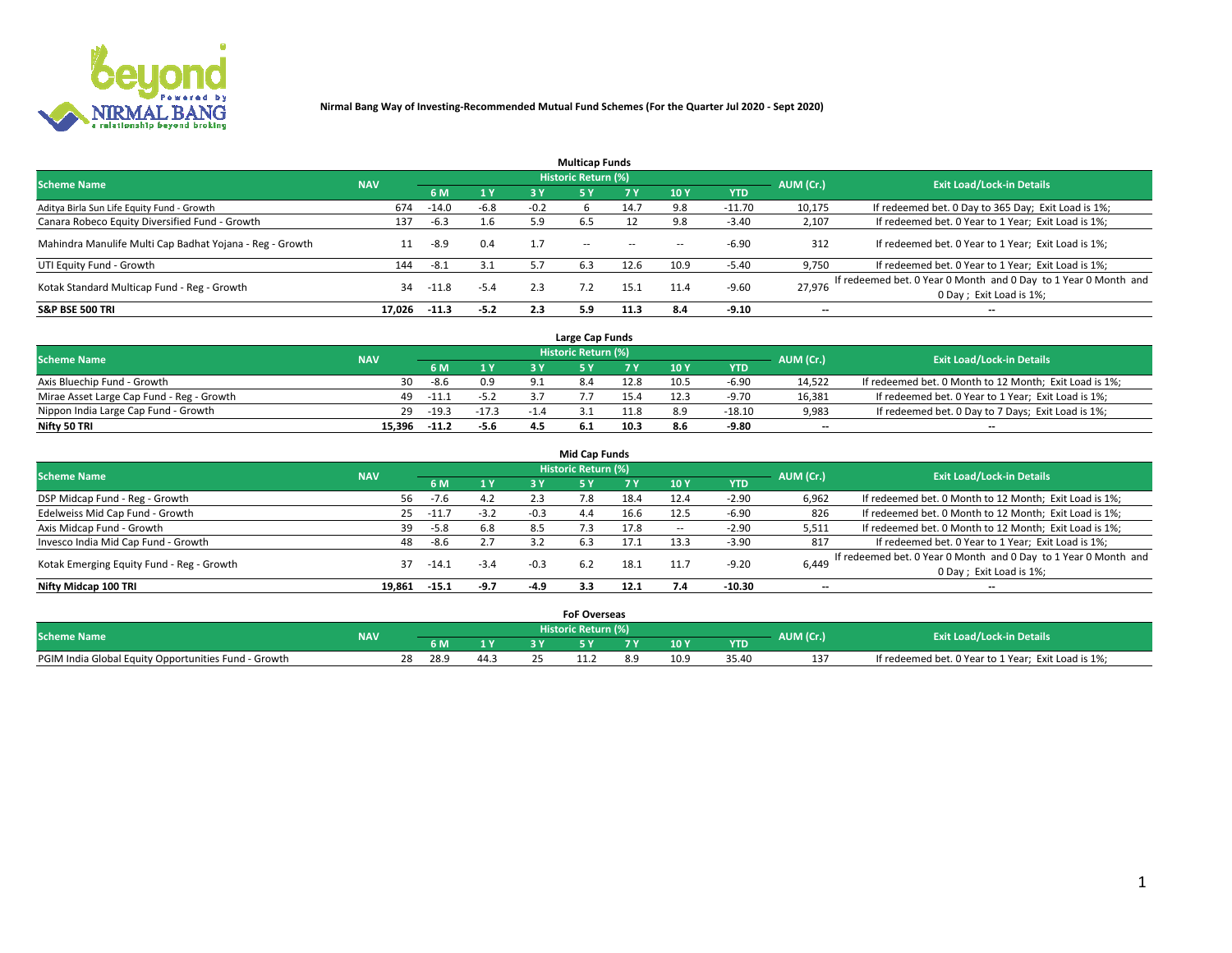

| Large & Midcap                                   |            |         |        |     |                            |      |      |          |                          |                                                      |  |  |  |  |
|--------------------------------------------------|------------|---------|--------|-----|----------------------------|------|------|----------|--------------------------|------------------------------------------------------|--|--|--|--|
| <b>Scheme Name</b>                               | <b>NAV</b> |         |        |     | <b>Historic Return (%)</b> |      |      |          | AUM (Cr.)                | <b>Exit Load/Lock-in Details</b>                     |  |  |  |  |
|                                                  |            | 6 M     | 1 Y    | 3 Y |                            | 7 V  | 10Y  | YTD      |                          |                                                      |  |  |  |  |
| Mirae Asset Emerging Bluechip Fund - Growth      | 54         | $-9.1$  | 1.3    | 4.8 | 11.6                       |      | 18.2 | -5.90    | 9,834                    | If redeemed bet. 0 Year to 1 Year; Exit Load is 1%;  |  |  |  |  |
| Canara Robeco Emerging Equities - Growth         | 92         | $-8.5$  | $-0.3$ |     | 8.1                        |      | 15.2 | -4.90    | 5,162                    | If redeemed bet. 0 Year to 1 Year; Exit Load is 1%;  |  |  |  |  |
| Principal Emerging Bluechip Fund - Growth        | 100        | $-10.6$ | $-1.5$ | 0.6 | 6.9                        | 17.9 | 12.4 | $-7.20$  | 1,918                    | If redeemed bet. 0 Day to 365 Days; Exit Load is 1%; |  |  |  |  |
| Invesco India Growth Opportunities Fund - Growth | 33         | $-12.2$ | $-2.8$ | 3.7 |                            | 13.2 | 10.4 | $-9.80$  | 2,498                    | If redeemed bet. 0 Year to 1 Year; Exit Load is 1%;  |  |  |  |  |
| Sundaram Large and Mid Cap Fund - Reg - Growth   | 32         | $-16.3$ |        |     |                            | 13.1 | 8.5  | $-13.90$ | 1,113                    | If redeemed bet. 0 Day to 365 Days; Exit Load is 1%; |  |  |  |  |
| NIFTY Large Midcap 250 TRI                       | 6.785      | $-11.6$ | $-4.9$ |     | 6.3                        | 13.2 |      | $-8.50$  | $\overline{\phantom{a}}$ | $- -$                                                |  |  |  |  |

|                                                     |            |         |        | <b>Focused Funds</b> |      |        |            |                          |                                                        |
|-----------------------------------------------------|------------|---------|--------|----------------------|------|--------|------------|--------------------------|--------------------------------------------------------|
| <b>Scheme Name</b>                                  | <b>NAV</b> |         |        | Historic Return (%)  |      |        |            | AUM (Cr.)                | <b>Exit Load/Lock-in Details</b>                       |
|                                                     |            | 6 M     | 1 Y    |                      |      | 10 Y   | <b>YTD</b> |                          |                                                        |
| Axis Focused 25 Fund - Growth                       | 28         | $-11.4$ | $-0.9$ |                      | 13.3 | $\sim$ | -9.10      | 10,399                   | If redeemed bet. 0 Month to 12 Month; Exit Load is 1%; |
| ICICI Prudential Focused Equity Fund - Ret - Growth | 30         | $-0.9$  | $-0.6$ |                      | 10.5 |        | 2.30       | 681                      | If redeemed bet. 0 Year to 1 Year; Exit Load is 1%;    |
| SBI Focused Equity Fund - Growth                    | 141        | $-11.3$ | $-2.6$ | 8.8                  | 14.8 |        | $-8.40$    | 8,962                    | If redeemed bet. 0 Year to 1 Year; Exit Load is 1%;    |
| <b>S&amp;P BSE 500 TRI</b>                          | 17.026     |         | $-5.2$ |                      | 11.3 |        | -9.10      | $\overline{\phantom{a}}$ | $\overline{\phantom{a}}$                               |

|                              |            |         |         |                     | <b>Small Cap Funds</b> |     |                 |            |           |                                                     |
|------------------------------|------------|---------|---------|---------------------|------------------------|-----|-----------------|------------|-----------|-----------------------------------------------------|
| <b>Scheme Name</b>           | <b>NAV</b> |         |         | Historic Return (%) |                        |     |                 |            | AUM (Cr.) | <b>Exit Load/Lock-in Details</b>                    |
|                              |            | 6 M     | 1 Y     |                     |                        |     | 10 <sub>Y</sub> | <b>YTD</b> |           |                                                     |
| HDFC Small Cap Fund - Growth |            | $-19.0$ | $-19$   |                     |                        |     |                 | $-13.90$   | 7,511     | If redeemed bet. 0 Year to 1 Year; Exit Load is 1%; |
| SBI Small Cap Fund - Growth  | 50         | $-11.0$ | $-0.9$  |                     |                        |     | 16.3            | $-6.30$    | 3,917     | If redeemed bet. 0 Year to 1 Year; Exit Load is 1%; |
| Nifty Smallcap 100 TRI       | 5,995      | $-22.4$ | $-18.4$ | $-13$               | $-L.L$                 | 8.8 |                 | $-16.30$   | $- -$     | $- -$                                               |

| ELSS Schemes (Tax Saving u/s 80-C)           |            |         |        |                            |           |        |                          |            |                          |                                  |  |  |  |
|----------------------------------------------|------------|---------|--------|----------------------------|-----------|--------|--------------------------|------------|--------------------------|----------------------------------|--|--|--|
| <b>Scheme Name</b>                           | <b>NAV</b> |         |        | <b>Historic Return (%)</b> |           |        |                          |            | AUM (Cr.)                | <b>Exit Load/Lock-in Details</b> |  |  |  |
|                                              |            | - 6 M   | 1Y     | 3 Y                        | <b>5Y</b> | 7 Y    | 10 Y                     | <b>YTD</b> |                          |                                  |  |  |  |
| Aditya Birla Sun Life Tax Relief 96 - Growth | 30         | $-9.0$  | $-0.2$ |                            |           | 14.8   | 10                       | $-6.80$    | 10,101                   | Nil                              |  |  |  |
| Axis Long Term Equity Fund - Growth          | 44         | $-12.2$ | $-2.8$ | 5.6                        | 6.8       | 16.4   | 14.3                     | $-10.20$   | 20,292                   | Nil                              |  |  |  |
| Canara Robeco Equity Tax Saver Fund - Growth | 67         | $-4.8$  | 1.8    | 6.2                        | 6.7       | 12.9   | 10.2                     | $-2.50$    | 992                      | Nil                              |  |  |  |
| Invesco India Tax Plan - Growth              | 50         | $-8.6$  | 0.3    | 4.4                        | 6.4       | 14.7   | 11.4                     | $-6.20$    | 997                      | Nil                              |  |  |  |
| Mirae Asset Tax Saver Fund - Reg - Growth    | 18         | -9.9    | $-1.7$ |                            | $- -$     | $\sim$ | $\overline{\phantom{a}}$ | $-7.20$    | 3,538                    | Nil                              |  |  |  |
| S&P BSE 200 TRI                              | 5,533      | $-10.8$ | $-4.8$ | 3.3                        |           | 11.3   | 8.7                      | $-9.00$    | $\overline{\phantom{a}}$ | $- -$                            |  |  |  |

# 2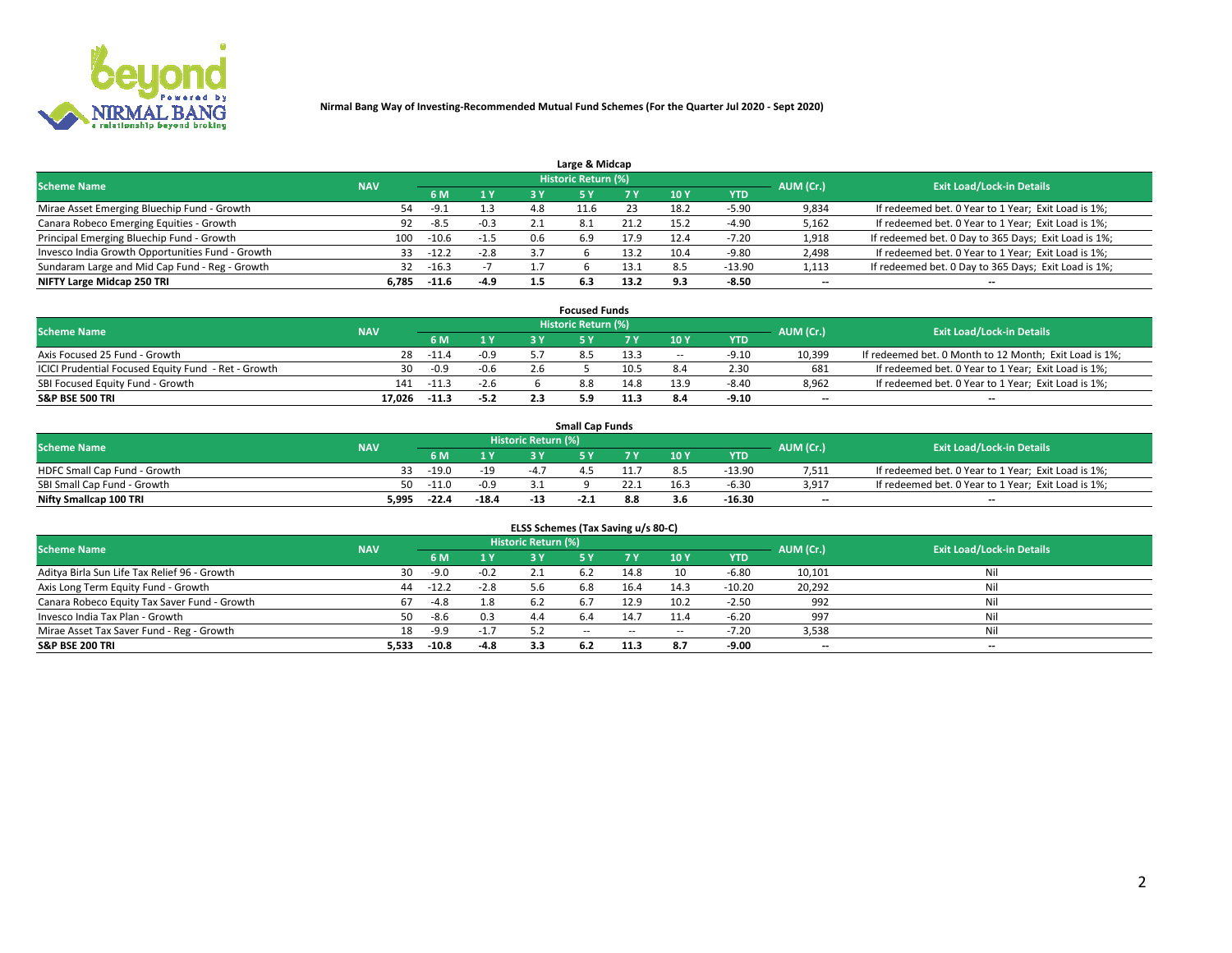

| <b>Solution Oriented</b>                               |            |            |        |                            |     |      |                          |            |                          |                                                                             |  |  |  |  |
|--------------------------------------------------------|------------|------------|--------|----------------------------|-----|------|--------------------------|------------|--------------------------|-----------------------------------------------------------------------------|--|--|--|--|
| <b>Scheme Name</b>                                     | <b>NAV</b> |            |        | <b>Historic Return (%)</b> |     |      |                          |            | AUM (Cr.)                | <b>Exit Load/Lock-in Details</b>                                            |  |  |  |  |
|                                                        |            | <b>6 M</b> | 1 Y    | 3 Y                        |     |      | 10Y                      | <b>YTD</b> |                          |                                                                             |  |  |  |  |
|                                                        |            |            |        |                            |     |      |                          |            |                          | If redeemed bet. 0 Year to 1 Year; Exit Load is 3%; If redeemed bet.        |  |  |  |  |
| <b>HDFC Childrens Gift Fund</b>                        | 120        | $-6.2$     | $-1.4$ | 3.3                        | 6.9 | 13.1 | 12.1                     | $-4.10$    |                          | 3,022 1 Year to 2 Year; Exit Load is 2%; If redeemed bet. 2 Year to 3 Year; |  |  |  |  |
|                                                        |            |            |        |                            |     |      |                          |            |                          | Exit Load is 1%:                                                            |  |  |  |  |
| Tata Retirement Savings Fund - Moderate Plan - Reg     | 30         | $-6.3$     | 2.1    | 3.5                        |     | 14.4 | --                       | $-4.40$    | 1,087                    | If redeemed bet. 0 Month to 61 Month; Exit Load is 1%;                      |  |  |  |  |
| Tata Retirement Savings Fund - Progressive Plan - Reg  | 29         | $-9.3$     | 0.0    | 3.4                        | 8.3 | 13.9 | $\overline{\phantom{a}}$ | $-7.10$    | 728                      | If redeemed bet. 0 Month to 61 Month; Exit Load is 1%;                      |  |  |  |  |
| Tata Retirement Savings Fund - Reg - Conservative Plan | 22         | 2.8        | 7.1    | 5.5                        |     |      | --                       | 3.70       | 138                      | If redeemed bet. 0 Month to 61 Month; Exit Load is 1%;                      |  |  |  |  |
| S&P BSE 200 TRI                                        | 5,533      | -10.8      | $-4.8$ | 3.3                        | 6.2 | 11.3 | 8.7                      | $-9.00$    | $\overline{\phantom{a}}$ | $- -$                                                                       |  |  |  |  |

|                                                    |            |             |              |                            | <b>Index Fund</b> |      |      |            |                          |                                                      |
|----------------------------------------------------|------------|-------------|--------------|----------------------------|-------------------|------|------|------------|--------------------------|------------------------------------------------------|
| <b>Scheme Name</b>                                 | <b>NAV</b> |             |              | <b>Historic Return (%)</b> |                   |      |      |            | AUM (Cr.)                | <b>Exit Load/Lock-in Details</b>                     |
|                                                    |            |             | $\sqrt{1}$ Y | 2 V                        |                   | 7 V  | 10 Y | <b>YTD</b> |                          |                                                      |
| HDFC Index Fund-NIFTY 50 Plan                      | 100        | $-11.8$     | $-6.4$       |                            |                   |      |      | $-10.50$   | 1,622                    | If redeemed bet. 0 Day to 3 Day; Exit Load is 0.25%; |
| ICICI Prudential Nifty Next 50 Index Fund - Growth |            | $-9.3$      | $-3.8$       | - 11                       |                   |      |      | $-7.00$    | 729                      | Nil                                                  |
| UTI Nifty Index Fund - Growth                      |            | $72 - 11.6$ | $-6.1$       |                            |                   |      |      | $-10.20$   | 2,362                    | Nil                                                  |
| Nifty 50 TRI                                       | 15.396     | $-11.2$     | $-5.6$       |                            | 6.1               | 10.3 | 8.6  | $-9.80$    | $\overline{\phantom{a}}$ | $- -$                                                |

|                                       |            |         |        |                            | <b>Contra/Value Fund</b> |      |     |            |                          |                                                     |
|---------------------------------------|------------|---------|--------|----------------------------|--------------------------|------|-----|------------|--------------------------|-----------------------------------------------------|
| <b>Scheme Name</b>                    | <b>NAV</b> |         |        | <b>Historic Return (%)</b> |                          |      |     |            | AUM (Cr.)                | <b>Exit Load/Lock-in Details</b>                    |
|                                       |            |         | 1 V    |                            |                          | 7 V  | 10Y | <b>YTD</b> |                          |                                                     |
| Invesco India Contra Fund - Growth    |            | $-1$ .  | $-0.3$ |                            |                          |      |     | $-3.80$    | 4.662                    | If redeemed bet. 0 Year to 1 Year; Exit Load is 1%; |
| UTI Value Opportunities Fund - Growth | 59         | $-10.5$ | -2.1   |                            |                          |      |     | $-7.80$    | 4,017                    | If redeemed bet. 0 Year to 1 Year; Exit Load is 1%; |
| <b>S&amp;P BSE 500 TRI</b>            | 17.026     | $-11.3$ | $-5.2$ |                            |                          | 11.3 |     | -9.10      | $\overline{\phantom{a}}$ | $- -$                                               |

| Sector/Thematic                                                           |            |         |         |                            |     |      |                          |            |           |                                                                              |  |  |  |  |
|---------------------------------------------------------------------------|------------|---------|---------|----------------------------|-----|------|--------------------------|------------|-----------|------------------------------------------------------------------------------|--|--|--|--|
| <b>Scheme Name</b>                                                        | <b>NAV</b> |         |         | <b>Historic Return (%)</b> |     |      |                          |            | AUM (Cr.) | <b>Exit Load/Lock-in Details</b>                                             |  |  |  |  |
|                                                                           |            | 6 M     | 1Y      | 3 Y                        | 5 Y |      | 10Y                      | <b>YTD</b> |           |                                                                              |  |  |  |  |
| Canara Robeco Consumer Trends Fund - Reg - Growth                         | 40         | $-8.0$  | 3.3     | 5.5                        | 8.2 | 14.5 |                          | $-5.60$    | 372       | If redeemed bet. 0 Year to 1 Year; Exit Load is 1%;                          |  |  |  |  |
| Mirae Asset Great Consumer Fund - Growth                                  | 34         | $-13.5$ | $-0.6$  | 4.8                        | 8.3 | 14.5 | $\overline{\phantom{a}}$ | $-9.70$    | 940       | If redeemed bet. 0 Year to 1 Year; Exit Load is 1%;                          |  |  |  |  |
| <b>ICICI Prudential Technology Fund - Growth</b>                          | 63         | 4.4     | 5.7     |                            | 9.6 | 16.6 | 14.8                     | 9.10       | 379       | If redeemed bet. 0 Day to 15 Day; Exit Load is 1%;                           |  |  |  |  |
| Nippon India Pharma Fund - Growth                                         | 198        | 26.3    | 37.8    | 13.9                       | 6.9 | 15.2 | 13.9                     | 30.20      | 3,093     | If redeemed bet. 0 Month and 0 Day to 1 Month and 0 Day; Exit<br>Load is 1%: |  |  |  |  |
| BNP Paribas India Consumption Fund - Reg - Growth                         |            | $-6.2$  | 7.4     | $\sim$ $-$                 |     |      |                          | $-2.80$    | 525       | If redeemed bet. 0 Month to 12 Month; Exit Load is 1%;                       |  |  |  |  |
| ICICI Prudential Banking and Financial Services Fund - Retail -<br>Growth | 50         | $-29.8$ | $-26.8$ | $-5.4$                     | 4.9 | 13.6 | 11.5                     | $-28.70$   | 2,538     | If redeemed bet. 0 Day to 15 Day; Exit Load is 1%;                           |  |  |  |  |
| <b>S&amp;P BSE 500 TRI</b>                                                | 17.026     | $-11.3$ | $-5.2$  | 2.3                        | 5.9 | 11.3 | 8.4                      | $-9.10$    | --        | $- -$                                                                        |  |  |  |  |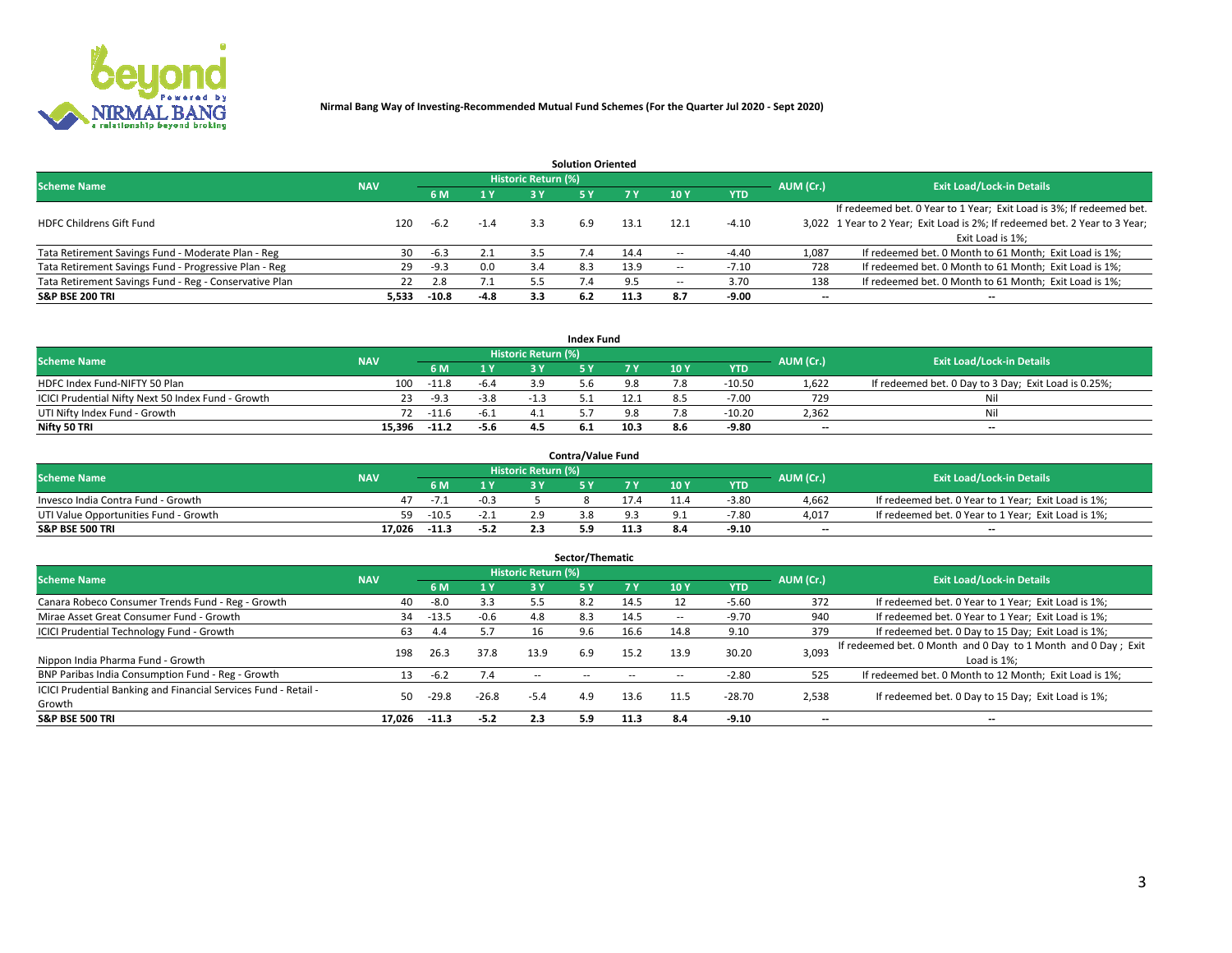

| <b>Dynamic Asset Allocation Funds</b>                   |            |        |                |                            |     |       |        |            |                          |                                                          |  |  |  |  |
|---------------------------------------------------------|------------|--------|----------------|----------------------------|-----|-------|--------|------------|--------------------------|----------------------------------------------------------|--|--|--|--|
| <b>Scheme Name</b>                                      | <b>NAV</b> |        |                | <b>Historic Return (%)</b> |     |       |        |            | AUM (Cr.)                | <b>Exit Load/Lock-in Details</b>                         |  |  |  |  |
|                                                         |            | 6 M    | 1 <sub>Y</sub> |                            |     |       | 10Y    | <b>YTD</b> |                          |                                                          |  |  |  |  |
| ICICI Prudential Balanced Advantage Fund - Reg - Growth |            | $-5.2$ | 1.4            |                            | 6.8 |       | 10.7   | $-4.10$    | 25,409                   | If redeemed bet. 0 Year to 1 Year; Exit Load is 1%;      |  |  |  |  |
| Invesco India Dynamic Equity Fund - Growth              | -29        | $-3.6$ | $-0.1$         |                            |     | 11.1  |        | $-2.80$    | 741                      | If redeemed bet. 0 Month to 3 Month; Exit Load is 0.25%; |  |  |  |  |
| Nippon India Balanced Advantage Fund - Growth           | 90         | -5.6   | $-2.1$         | 2.8                        |     |       |        | $-4.30$    | 2,782                    | If redeemed bet. 0 Month to 12 Month; Exit Load is 1%;   |  |  |  |  |
| SBI Dynamic Asset Allocation Fund - Reg - Growth        |            | $-7.5$ | $-2.9$         |                            | 52  | $- -$ | $\sim$ | $-6.30$    | 576                      | If redeemed bet. 0 Month to 12 Month; Exit Load is 1%;   |  |  |  |  |
| NIFTY 50 Hybrid Composite Debt 65:35 Index              | 10.347     | $-3.1$ | 1.9            | 6.7                        | 7.8 | 10.4  |        | $-2.10$    | $\overline{\phantom{a}}$ |                                                          |  |  |  |  |

| <b>Hybrid Aggressive</b>                        |            |                                  |        |     |            |        |      |            |                          |                                                        |  |  |  |
|-------------------------------------------------|------------|----------------------------------|--------|-----|------------|--------|------|------------|--------------------------|--------------------------------------------------------|--|--|--|
| <b>Scheme Name</b>                              | AUM (Cr.)  | <b>Exit Load/Lock-in Details</b> |        |     |            |        |      |            |                          |                                                        |  |  |  |
|                                                 | <b>NAV</b> | 6 M                              | 1 V    | ر ج |            | 7 V    | 10Y  | <b>YTD</b> |                          |                                                        |  |  |  |
| Canara Robeco Equity Hybrid Fund - Growth       | 167        | $-2.8$                           | 4.6    |     |            | 13.6   | 10.9 | $-0.60$    | 3,041                    | If redeemed bet. 0 Year to 1 Year; Exit Load is 1%;    |  |  |  |
| SBI Equity Hybrid Fund - Growth                 | 137        | -7.5                             | $-0.6$ |     |            | 13.4   | 10.6 | $-5.80$    | 30,192                   | If redeemed bet. 0 Month to 12 Month; Exit Load is 1%; |  |  |  |
| Mirae Asset Hybrid - Equity Fund - Reg - Growth |            | -6.4                             | $-1.2$ | 4.9 | $\sim$ $-$ | $\sim$ | --   | $-5.10$    | 3,468                    | If redeemed bet. 0 Year to 1 Year; Exit Load is 1%;    |  |  |  |
| ICICI Prudential Equity & Debt Fund - Growth    | 126        | $-11.6$                          | $-7.1$ |     |            |        |      | $-10.00$   | 17,615                   | If redeemed bet. 0 Year to 1 Year; Exit Load is 1%;    |  |  |  |
| NIFTY 50 Hybrid Composite Debt 65:35 Index      | 10.347     | $-3.1$                           | 1.9    | 6.7 | 7.8        | 10.4   |      | $-2.10$    | $\overline{\phantom{a}}$ | $- -$                                                  |  |  |  |

| Arbitrage Fund                             |            |              |                                  |     |     |     |        |        |            |        |                                                          |  |  |  |
|--------------------------------------------|------------|--------------|----------------------------------|-----|-----|-----|--------|--------|------------|--------|----------------------------------------------------------|--|--|--|
| <b>Scheme Name</b>                         |            | AUM (Cr.)    | <b>Exit Load/Lock-in Details</b> |     |     |     |        |        |            |        |                                                          |  |  |  |
|                                            | <b>NAV</b> | L M.         |                                  | 3 M | 6 M |     |        |        | <b>YTD</b> |        |                                                          |  |  |  |
| IDFC Arbitrage Fund - Reg - Growth         |            | 25<br>$-0.5$ |                                  |     | 3.9 |     |        |        | 4.10       | 8,237  | If redeemed bet. 0 Month to 1 Month; Exit Load is 0.25%; |  |  |  |
| Kotak Equity Arbitrage Fund - Reg - Growth |            | 28<br>$-0.7$ |                                  |     | 4 h |     |        |        | 4.80       | 15,854 | If redeemed bet. 0 Day to 30 Day; Exit Load is 0.25%;    |  |  |  |
| Tata Arbitrage Fund - Reg - Growth         |            |              |                                  |     |     | 5.6 | $\sim$ | $\sim$ | 5.80       | 2,062  | If redeemed bet. 0 Day to 30 Day; Exit Load is 0.25%;    |  |  |  |
| Nippon India Arbitrage Fund - Growth       |            | 20<br>$-0.5$ |                                  |     |     |     |        |        | 4.90       | 7.847  | If redeemed bet. 0 Month to 1 Month; Exit Load is 0.25%; |  |  |  |

| Overnight Fund                                      |            |     |     |                            |     |     |            |                 |           |                                  |  |  |  |
|-----------------------------------------------------|------------|-----|-----|----------------------------|-----|-----|------------|-----------------|-----------|----------------------------------|--|--|--|
| <b>Scheme Name</b>                                  | <b>NAV</b> |     |     | <b>Historic Return (%)</b> |     |     | <b>YTM</b> | Avg             | AUM (Cr.) | <b>Exit Load/Lock-in Details</b> |  |  |  |
|                                                     |            | 1 W | 2 W | 1 M                        | ۱M  | 1Y  |            | <b>Maturity</b> |           |                                  |  |  |  |
| Aditya Birla Sun Life Overnight Fund - Reg - Growth | 1,087      | 2.9 | 2.9 | 2.8                        |     |     | 3.17       |                 | 7,621     | Nil                              |  |  |  |
| HDFC Overnight Fund - Growth                        | 2,979      | 2.9 | 2.9 | 2.8                        |     |     | 3.14       | 0.00            | 13,989    | Nil                              |  |  |  |
| ICICI Prudential Overnight Fund - Reg - Growth      | 109        | 2.9 | 2.9 | 2.8                        |     |     | 3.12       |                 | 10,011    | Nil                              |  |  |  |
| Nippon India Overnight Fund - Reg - Growth          | 108        | 3.0 |     | 2.9                        |     |     | 3.09       | 0.00            | 5,363     | Nil                              |  |  |  |
| Kotak Overnight Fund - Reg - Growth                 | 1,074      | 2.9 | 2.9 | 2.8                        |     |     | 3.14       |                 | 6,183     | Nil                              |  |  |  |
| <b>CRISIL Liquid Fund Index</b>                     | $- -$      | 3.7 | 3.8 | 4.1                        | 4.7 | 5.6 | --         | $- -$           | --        | --                               |  |  |  |

### **Overnight Fund**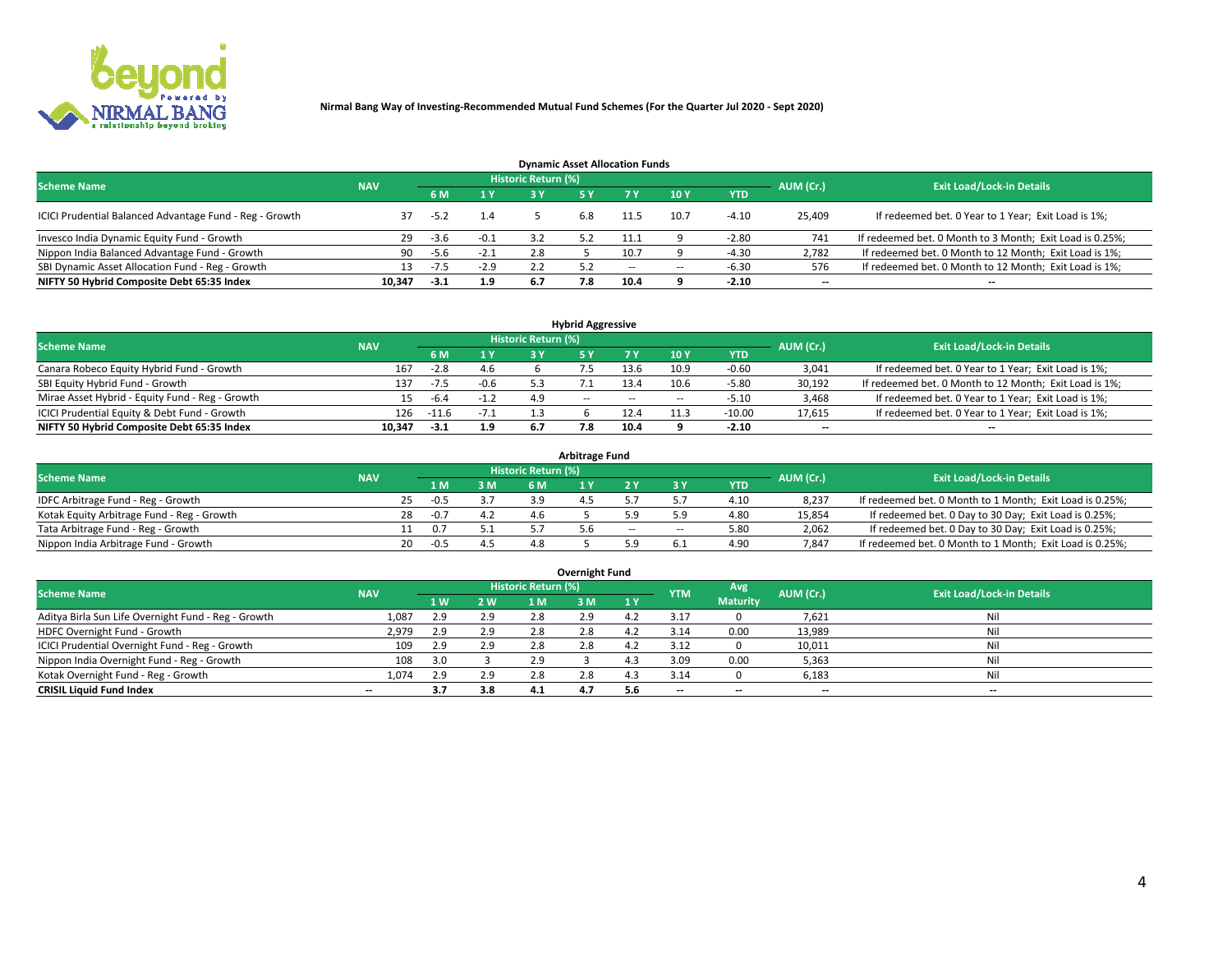

| <b>Liquid Funds</b>                              |            |     |     |                     |      |     |            |                 |           |                                  |  |  |  |  |
|--------------------------------------------------|------------|-----|-----|---------------------|------|-----|------------|-----------------|-----------|----------------------------------|--|--|--|--|
| <b>Scheme Name</b>                               | <b>NAV</b> |     |     | Historic Return (%) |      |     | <b>YTM</b> | <b>Avg</b>      | AUM (Cr.) | <b>Exit Load/Lock-in Details</b> |  |  |  |  |
|                                                  |            | 4W  | 2 W | 1 M                 | M    | 1 Y |            | <b>Maturity</b> |           |                                  |  |  |  |  |
| Aditya Birla Sun Life Liquid Fund - Reg - Growth | 322        | 3.3 | 3.4 | 3.9                 | 4 h  |     | 3.67       | 0.14            | 36,679    | *Ref Footnote                    |  |  |  |  |
| ICICI Prudential Liquid Fund - Reg - Growth      | 297        |     | 3.2 | 3.6                 | 4.4  |     | 3.63154    | 0.12            | 57,335    | *Ref Footnote                    |  |  |  |  |
| Kotak Liquid Fund - Reg - Growth                 | 4,052      |     | 3.2 | 3.b                 | -4.⊥ |     | 3.43       | 0.12            | 36,040    | *Ref Footnote                    |  |  |  |  |
| Nippon India Liquid Fund - Growth                | 4,890      |     | 3.2 | 3.7                 | 4.5  |     | 3.57       | 0.15            | 30,604    | *Ref Footnote                    |  |  |  |  |
| Mahindra Manulife Liquid Fund - Reg - Growth     | 1,300      | 3.3 | 3.3 | 3.6                 | 4.3  |     | 3.61       | 0.15            | 2,144     | *Ref Footnote                    |  |  |  |  |
| <b>CRISIL Liquid Fund Index</b>                  | $- -$      | 3.7 | 3.8 | 4.1                 |      | 5.6 | --         | $- -$           | --        | $\overline{\phantom{a}}$         |  |  |  |  |

| <b>Ultra Short Fund</b>                      |            |     |     |                            |  |            |                          |                 |                          |                                  |  |  |  |  |
|----------------------------------------------|------------|-----|-----|----------------------------|--|------------|--------------------------|-----------------|--------------------------|----------------------------------|--|--|--|--|
| <b>Scheme Name</b>                           | <b>NAV</b> |     |     | <b>Historic Return (%)</b> |  |            | <b>YTM</b>               | Avg             | AUM (Cr.)                | <b>Exit Load/Lock-in Details</b> |  |  |  |  |
|                                              |            | 1 M | 3 M | 6 M                        |  | <b>3 Y</b> |                          | <b>Maturity</b> |                          |                                  |  |  |  |  |
| HDFC Ultra Short Term Fund - Reg - Growth    |            | 9.0 | 10  |                            |  | $\sim$     |                          | 0.44            | 7.697                    | Nil                              |  |  |  |  |
| L&T Ultra Short Term Fund - Growth           |            |     |     |                            |  |            |                          | 0.45            | 1,960                    | Nil                              |  |  |  |  |
| <b>NIFTY Ultra Short Duration Debt Index</b> | 4,145      | 5.8 | 7.2 | 6.8                        |  |            | $\overline{\phantom{a}}$ | $- -$           | $\overline{\phantom{a}}$ | $- -$                            |  |  |  |  |

| <b>Monev Market Fund</b>                                |            |      |      |                     |     |       |                          |                 |                          |                                  |  |  |  |  |
|---------------------------------------------------------|------------|------|------|---------------------|-----|-------|--------------------------|-----------------|--------------------------|----------------------------------|--|--|--|--|
| <b>Scheme Name</b>                                      | <b>NAV</b> |      |      | Historic Return (%) |     |       | <b>YTM</b>               | Avg.            | AUM (Cr.)                | <b>Exit Load/Lock-in Details</b> |  |  |  |  |
|                                                         |            | 1 M  | 3 M  | 6 M                 |     | -3 Y  |                          | <b>Maturity</b> |                          |                                  |  |  |  |  |
| Aditya Birla Sun Life Money Manager Fund - Reg - Growth | 277        | 8.4  | 10.1 | 8.6                 | 7.8 | 7.9   | 4.45                     | 0.58            | 9,214                    | Nil                              |  |  |  |  |
| HDFC Money Market Fund - Growth                         | 4,299      | -8.3 | 10.5 | 8.7                 |     |       | 4.53                     | 0.64            | 8,422                    | Nil                              |  |  |  |  |
| Tata Money Market Fund - Reg - Growth                   | 3,536      |      | 9.5  | 8.2                 |     |       | 4.59                     | 0.52            | 424                      | Nil                              |  |  |  |  |
| <b>CRISIL Liquid Fund Index</b>                         | $- -$      | 4.1  | 4.7  |                     | 5.6 | $- -$ | $\overline{\phantom{a}}$ | $-$             | $\overline{\phantom{a}}$ | $\overline{\phantom{a}}$         |  |  |  |  |

|                                       |            |       |      |                     | <b>Short Term Fund</b> |     |      |                 |           |                                  |
|---------------------------------------|------------|-------|------|---------------------|------------------------|-----|------|-----------------|-----------|----------------------------------|
| <b>Scheme Name</b>                    | <b>NAV</b> |       |      | Historic Return (%) |                        |     | YTM  | Avg             | AUM (Cr.) | <b>Exit Load/Lock-in Details</b> |
|                                       |            | 1 M . | 3 M  | 6 M                 |                        | 2V  |      | <b>Maturity</b> |           |                                  |
| HDFC Short Term Debt Fund - Growth    |            | 29.5  | 20.9 | 14.4                | 11.8                   | 8.9 |      | 3.46            | 11,138    | M                                |
| Nippon India Short Term Fund - Growth | 39         | 22.4  | 16.4 |                     | 10.4                   | '.C | 5.86 |                 | 6,825     | N                                |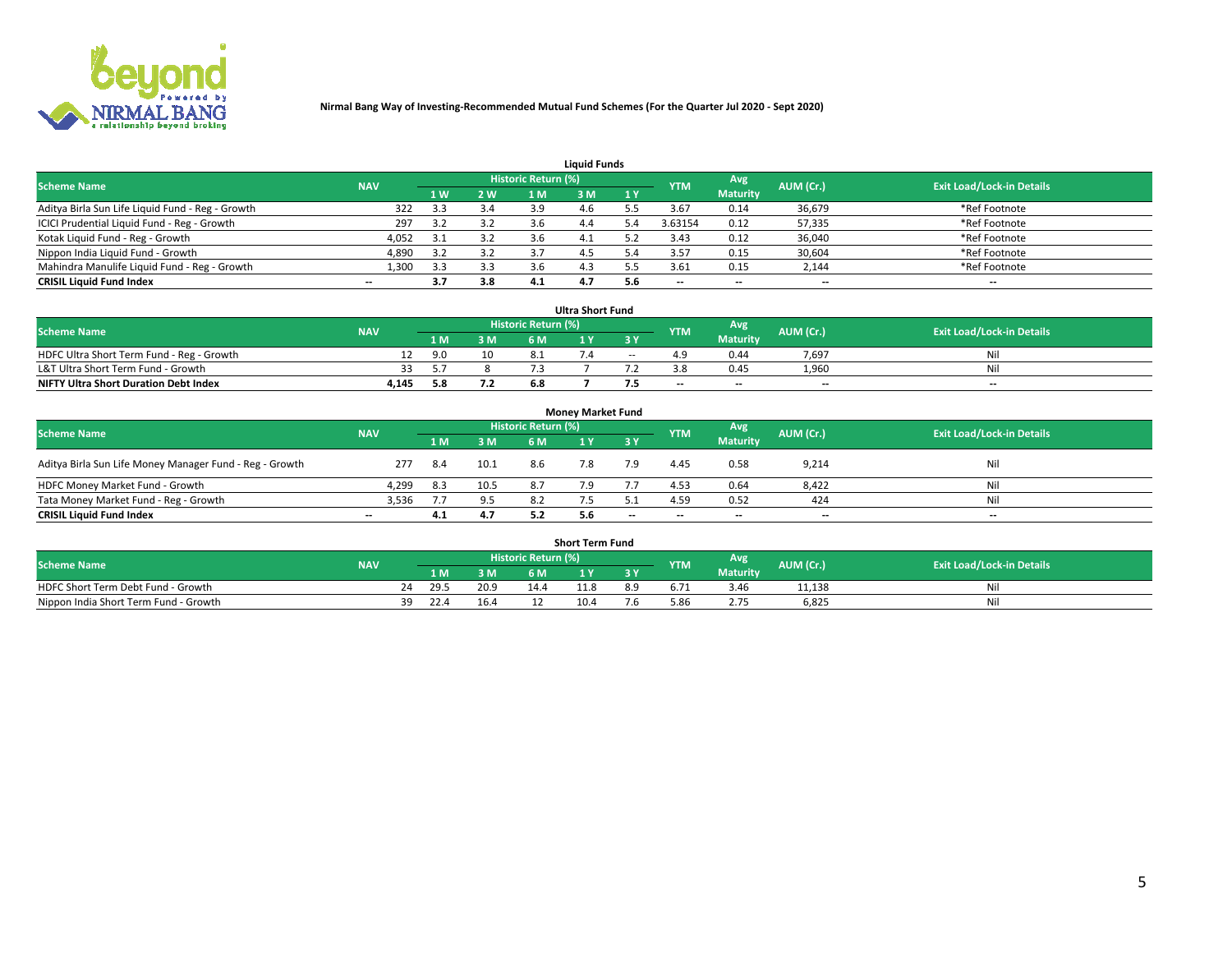

| <b>Low Duration Fund</b>                  |            |      |      |                     |           |     |                  |                 |           |                                  |  |  |  |  |
|-------------------------------------------|------------|------|------|---------------------|-----------|-----|------------------|-----------------|-----------|----------------------------------|--|--|--|--|
| <b>Scheme Name</b>                        | <b>NAV</b> |      |      | Historic Return (%) |           |     | <b>YTM</b>       | Avg             | AUM (Cr.) | <b>Exit Load/Lock-in Details</b> |  |  |  |  |
|                                           |            | L M. | 3 M  | 6 M                 |           | 3 Y |                  | <b>Maturity</b> |           |                                  |  |  |  |  |
| Axis Treasury Advantage Fund - Growth     | 2.331      | 13.7 | 12.3 |                     | $\circ$ - |     |                  | 1.06            | 4,955     | Nil                              |  |  |  |  |
| Canara Robeco Savings Fund - Reg - Growth |            | 10.3 | 10.6 |                     |           |     | 4.1 <sup>2</sup> | 1.04            | 1,049     | Nil                              |  |  |  |  |
| IDFC Low Duration Fund - Reg - Growth     | 30         | 13.3 |      |                     | 8.4       |     | $4.1^{\circ}$    | 1.01            | 4,575     | Nil                              |  |  |  |  |

| <b>Banking &amp; PSU Bond Funds</b>                 |            |    |      |      |                     |  |           |            |                 |           |                                  |  |  |  |
|-----------------------------------------------------|------------|----|------|------|---------------------|--|-----------|------------|-----------------|-----------|----------------------------------|--|--|--|
| <b>Scheme Name</b>                                  | <b>NAV</b> |    |      |      | Historic Return (%) |  |           | <b>YTM</b> | Avg             | AUM (Cr.) | <b>Exit Load/Lock-in Details</b> |  |  |  |
|                                                     |            |    | 1 M. | 3 M  | 6 M                 |  | <b>AV</b> |            | <b>Maturity</b> |           |                                  |  |  |  |
| HDFC Banking and PSU Debt Fund - Reg - Growth       |            |    | 26.1 | 19.1 | 13.3                |  | 8.5       | 6.41       | 3.33            | 6.416     | Ni                               |  |  |  |
| Kotak Banking and PSU Debt Fund - Reg - Growth      |            | 49 | 27.2 | 20.7 | 14.7                |  |           | 6.11       | 4.73            | 7.146     | Ni                               |  |  |  |
| Nippon India Banking & PSU Debt Fund - Reg - Growth |            | 16 | 22.5 | 20.7 |                     |  |           |            | 3.27            | 5,211     | Ni                               |  |  |  |

| <b>Corporate Bond Funds</b>                         |            |      |      |                     |      |  |            |                 |           |                                                         |  |  |  |  |
|-----------------------------------------------------|------------|------|------|---------------------|------|--|------------|-----------------|-----------|---------------------------------------------------------|--|--|--|--|
| <b>Scheme Name</b>                                  | <b>NAV</b> |      |      | Historic Return (%) |      |  | <b>YTM</b> | Avg             | AUM (Cr.) | <b>Exit Load/Lock-in Details</b>                        |  |  |  |  |
|                                                     |            | 4 M. | 3 M  | 6 M                 |      |  |            | <b>Maturity</b> |           |                                                         |  |  |  |  |
| ICICI Prudential Corporate Bond Fund - Reg - Growth |            | 26.7 |      |                     |      |  |            | 3.60            | 15.799    |                                                         |  |  |  |  |
| L&T Triple Ace Bond Fund - Reg - Growth             | 56         | 32.3 | 27.7 | 20                  |      |  |            | 8.15            | 3,871     | If redeemed bet. 0 Month to 3 Month; Exit Load is 0.5%; |  |  |  |  |
| Kotak Corporate Bond Fund - Std - Growth            | 2.813      | 23.4 |      |                     | 10.5 |  | 5.33       | 2.09            | 4.607     | Nil                                                     |  |  |  |  |

| <b>Credit Risk Fund</b>                    |            |    |      |      |                            |      |     |            |                 |                                                           |                                                           |  |  |
|--------------------------------------------|------------|----|------|------|----------------------------|------|-----|------------|-----------------|-----------------------------------------------------------|-----------------------------------------------------------|--|--|
| <b>Scheme Name</b>                         | <b>NAV</b> |    |      |      | <b>Historic Return (%)</b> |      |     | <b>YTM</b> | Avg             | AUM (Cr.)                                                 | <b>Exit Load/Lock-in Details</b>                          |  |  |
|                                            |            |    | 1 M  | 3 M  | 6 M                        |      | 3 Y |            | <b>Maturity</b> |                                                           |                                                           |  |  |
| ICICI Prudential Credit Risk Fund - Growth |            | 22 | 27.9 | 13.3 | 10.2                       | 10.2 | 7.9 | 8.96       | 2.41            | 6,562                                                     | If redeemed bet. 0 Year to 1 Year; Exit Load is 1%;       |  |  |
| HDFC Credit Risk Debt Fund - Reg - Growth  |            |    | 34.7 | 15.8 | 10.2                       | 9.4  | 7.2 | 10.05      | 3.02            | 6,309                                                     | If redeemed bet. 0 Month to 12 Month; Exit Load is 1%; If |  |  |
|                                            |            |    |      |      |                            |      |     |            |                 |                                                           | redeemed bet. 12 Month to 18 Month; Exit Load is 0.5%;    |  |  |
|                                            |            |    |      |      |                            |      |     |            |                 |                                                           | If redeemed bet. 0 Month to 12 Month; Exit Load is 3%; If |  |  |
| SBI Credit Risk Fund - Growth              |            | 33 | 23.0 | 13.3 | 9.8                        | 8.7  | 6.7 | 8.33       | 3,895<br>2.65   | redeemed bet. 12 Month to 24 Month; Exit Load is 1.5%; If |                                                           |  |  |
|                                            |            |    |      |      |                            |      |     |            |                 |                                                           | redeemed bet. 24 Month to 36 Month; Exit Load is 0.75%;   |  |  |

| <b>Floater Fund</b>                      |            |                            |      |      |     |  |    |           |                 |           |                                                         |
|------------------------------------------|------------|----------------------------|------|------|-----|--|----|-----------|-----------------|-----------|---------------------------------------------------------|
| <b>Scheme Name</b>                       | <b>NAV</b> | <b>Historic Return (%)</b> |      |      |     |  |    | <b>TM</b> | Avg.            | AUM (Cr.) | <b>Exit Load/Lock-in Details</b>                        |
|                                          |            |                            | 1 M  | ЗM   | 6 M |  | 2V |           | <b>Maturity</b> |           |                                                         |
| Nippon India Floating Rate Fund - Growth |            |                            | 26.2 | 20.6 |     |  |    | 5.65      | 2.90            | 11.636    | If redeemed bet. 0 Month to 1 Month; Exit Load is 0.5%; |